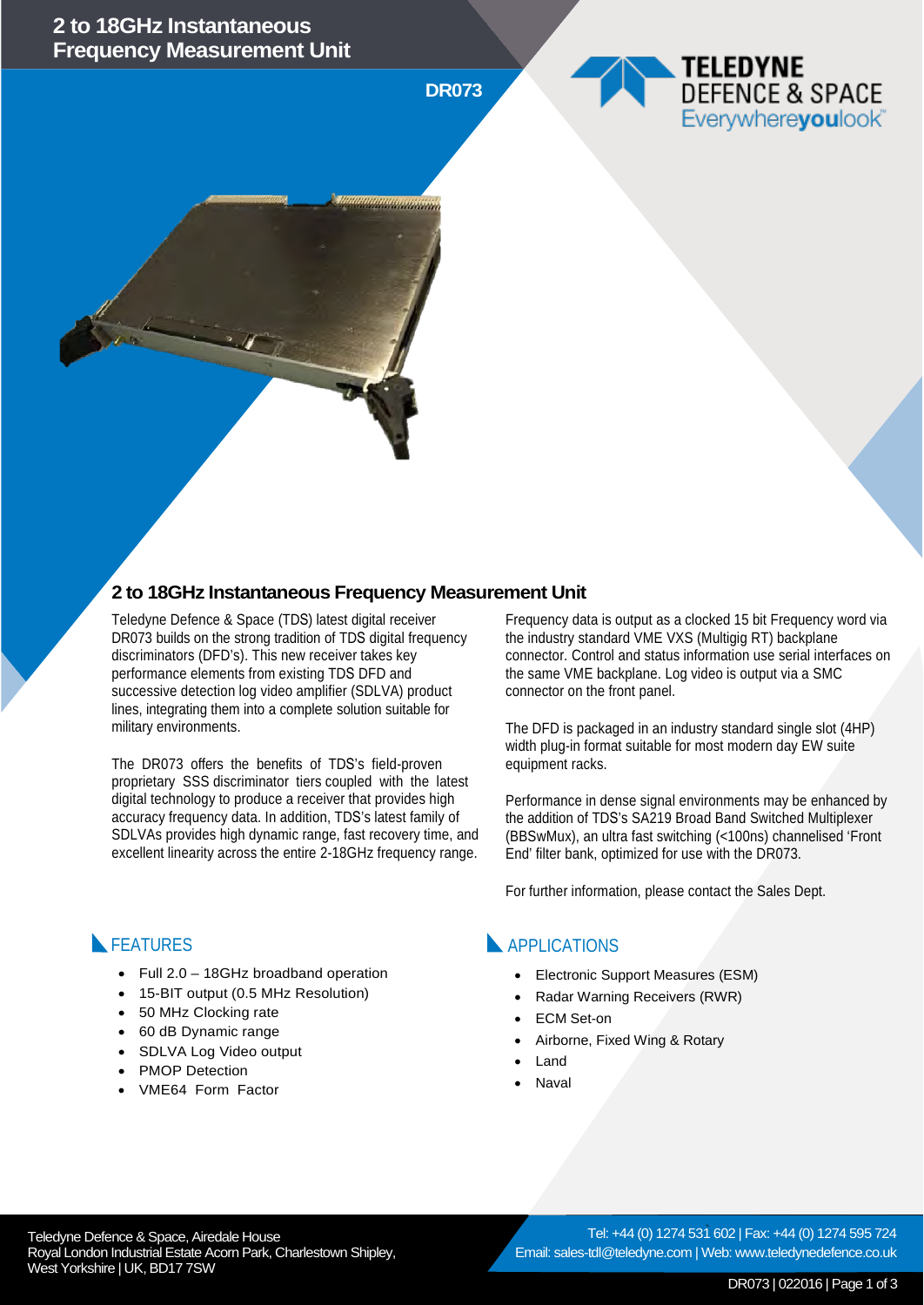# ELECTRICAL SPECIFICATIONS

| <b>Parameters</b>                                                   | <b>Units</b>                                                            | <b>Min</b>                                                                                                       | <b>Nom</b> | <b>Max</b>                  |
|---------------------------------------------------------------------|-------------------------------------------------------------------------|------------------------------------------------------------------------------------------------------------------|------------|-----------------------------|
| <b>Operating Frequency Range</b>                                    | GHz                                                                     | 2.0                                                                                                              |            | 18.0                        |
| Operating + Guard Band                                              | GHz                                                                     | 1.98                                                                                                             |            | 18.02                       |
| <b>Frequency Resolution</b>                                         | <b>MHz</b>                                                              |                                                                                                                  | 0.5        |                             |
| Digital Frequency resolution<br>Frequency Error (RMS) (+3dB RF SNR) | <b>Bits</b><br><b>MHz</b>                                               |                                                                                                                  | 15         | 3.0                         |
| <b>Frequency Peak Error</b>                                         | <b>MHz</b>                                                              |                                                                                                                  |            | 16                          |
| Peak Error rate                                                     |                                                                         |                                                                                                                  |            |                             |
| (+3dB RF SNR)                                                       | $\frac{0}{0}$                                                           |                                                                                                                  |            | 0.05                        |
| <b>PMOP Detection POI</b>                                           | $\frac{0}{0}$                                                           | 95                                                                                                               | 98         |                             |
| Frequency and Amplitude Measurement<br><b>Dynamic Range</b>         | d <sub>Bm</sub>                                                         | $-55$                                                                                                            |            | $+5$                        |
| Log Video Sensitivity (TSS)                                         | dB <sub>m</sub>                                                         |                                                                                                                  | $-65$      |                             |
| Log Video Linearity<br>(over frequency and temperature range)       | dB                                                                      |                                                                                                                  | ±2.0       | ±2.25                       |
| Log Video Slope                                                     | mV/dB                                                                   |                                                                                                                  | 50         |                             |
| Log Video Rise Time                                                 | ns                                                                      |                                                                                                                  | 20         | 25                          |
| Log Video Recovery Time                                             | ns                                                                      |                                                                                                                  | 35         | 75                          |
| RF input pulse width                                                | ns                                                                      | 50                                                                                                               |            | <b>CW</b>                   |
| <b>RF Overload Power</b>                                            | dBm                                                                     |                                                                                                                  |            | 20                          |
| RF Input VSWR                                                       |                                                                         |                                                                                                                  |            | 2.1:1                       |
| <b>Temperature Range</b>                                            | $^{\circ}C$                                                             | $+10$                                                                                                            |            | $+60$                       |
| Supply Current: +12V                                                | $\overline{A}$                                                          |                                                                                                                  |            | 0.1                         |
| Supply Current: +3.3V                                               | A                                                                       |                                                                                                                  |            | 2.0                         |
| Supply Current: +5V                                                 | $\mathsf A$                                                             |                                                                                                                  |            | 2.0                         |
| Supply Current : - 12V                                              | A                                                                       |                                                                                                                  |            | 0.4                         |
| <b>Boot Time</b>                                                    | sec                                                                     |                                                                                                                  |            | 5                           |
| Data Interfaces                                                     | RF Input:<br>Data Output:<br>Video Output:<br>Control, Status,<br>Power | <b>Front Panel SMA</b><br>VME Backplane VXS Multigig P0<br>Front Panel SMC (75Ohm)<br>VME64x Backplane P1 and P2 |            |                             |
| Data Output Format                                                  |                                                                         | 15-bit frequency, 2 frequency bad data<br>flags, PMOP detect flag. 50MHz DDR<br>output rate                      |            |                             |
| Weight                                                              | kg                                                                      |                                                                                                                  |            | 1.75                        |
| <b>Size</b>                                                         |                                                                         |                                                                                                                  |            | 6U x 4HP<br>262mm x 20.32mm |